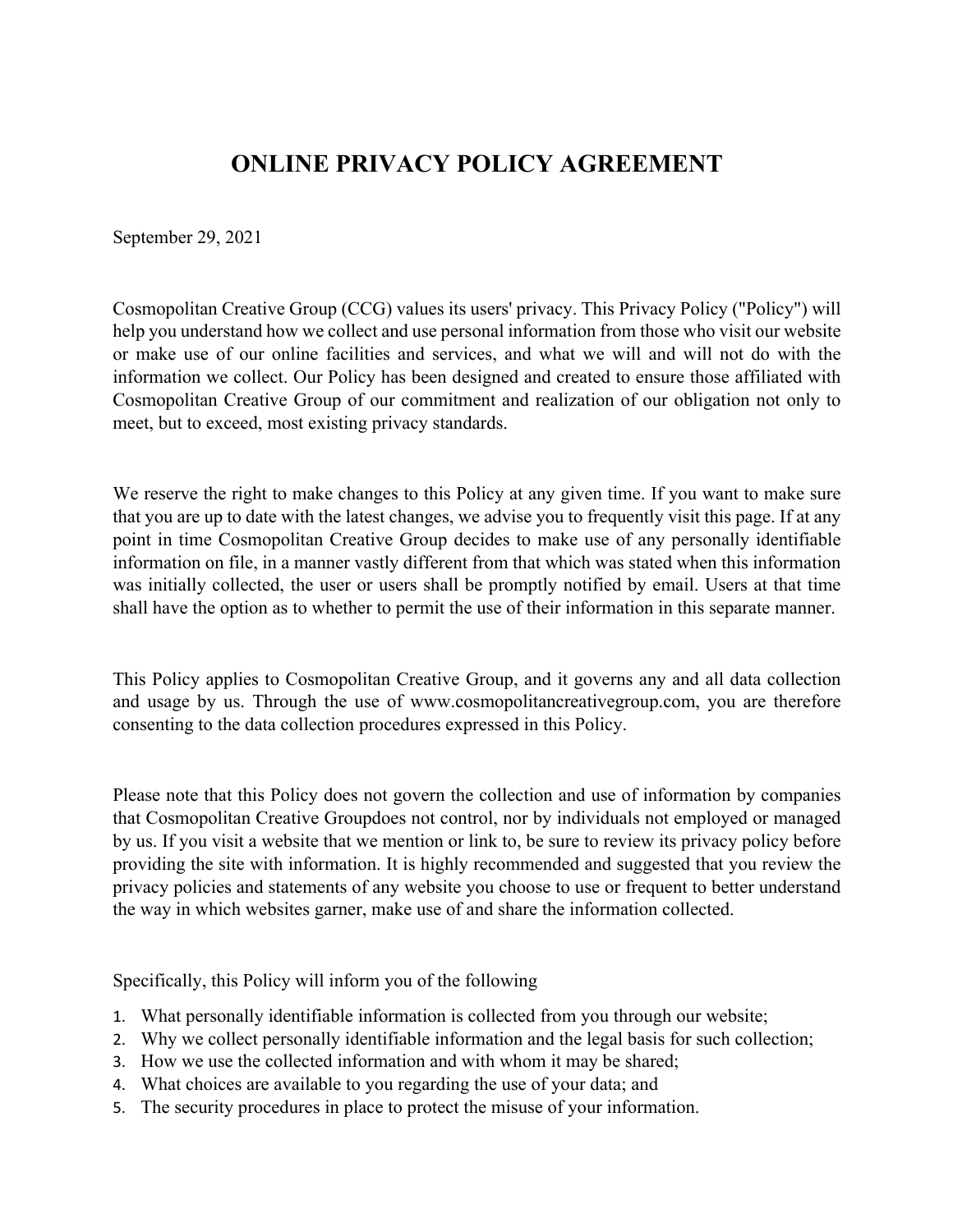# **Information We Collect**

It is always up to you whether to disclose personally identifiable information to us, although if you elect not to do so, we reserve the right not to register you as a user or provide you with any products or services. This website collects various types of information, such as:

- Voluntarily provided information which may include your name, address, email address, billing and/or credit card information etc. which may be used when you purchase products and/or services and to deliver the services you have requested.
- Information automatically collected when visiting our website, which may include cookies, third party tracking technologies and server logs.

In addition, Cosmopolitan Creative Group may have the occasion to collect non-personal anonymous demographic information, such as age, gender, household income, political affiliation, race and religion, as well as the type of browser you are using, IP address, or type of operating system, which will assist us in providing and maintaining superior quality service.

Cosmopolitan Creative Groupmay also deem it necessary, from time to time, to follow websites that our users may frequent to gleam what types of services and products may be the most popular to customers or the general public.

Please rest assured that this site will only collect personal information that you knowingly and willingly provide to us by way of surveys, completed membership forms, and emails. It is the intent of this site to use personal information only for the purpose for which it was requested, and any additional uses specifically provided for on this Policy.

# **Why We Collect Information and For How Long**

We are collecting your data for several reasons:

- To better understand your needs and provide you with the services you have requested;
- To fulfill our legitimate interest in improving our services and products;
- To send you promotional emails containing information we think you may like when we have your consent to do so;
- To contact you to fill out surveys or participate in other types of market research, when we have your consent to do so;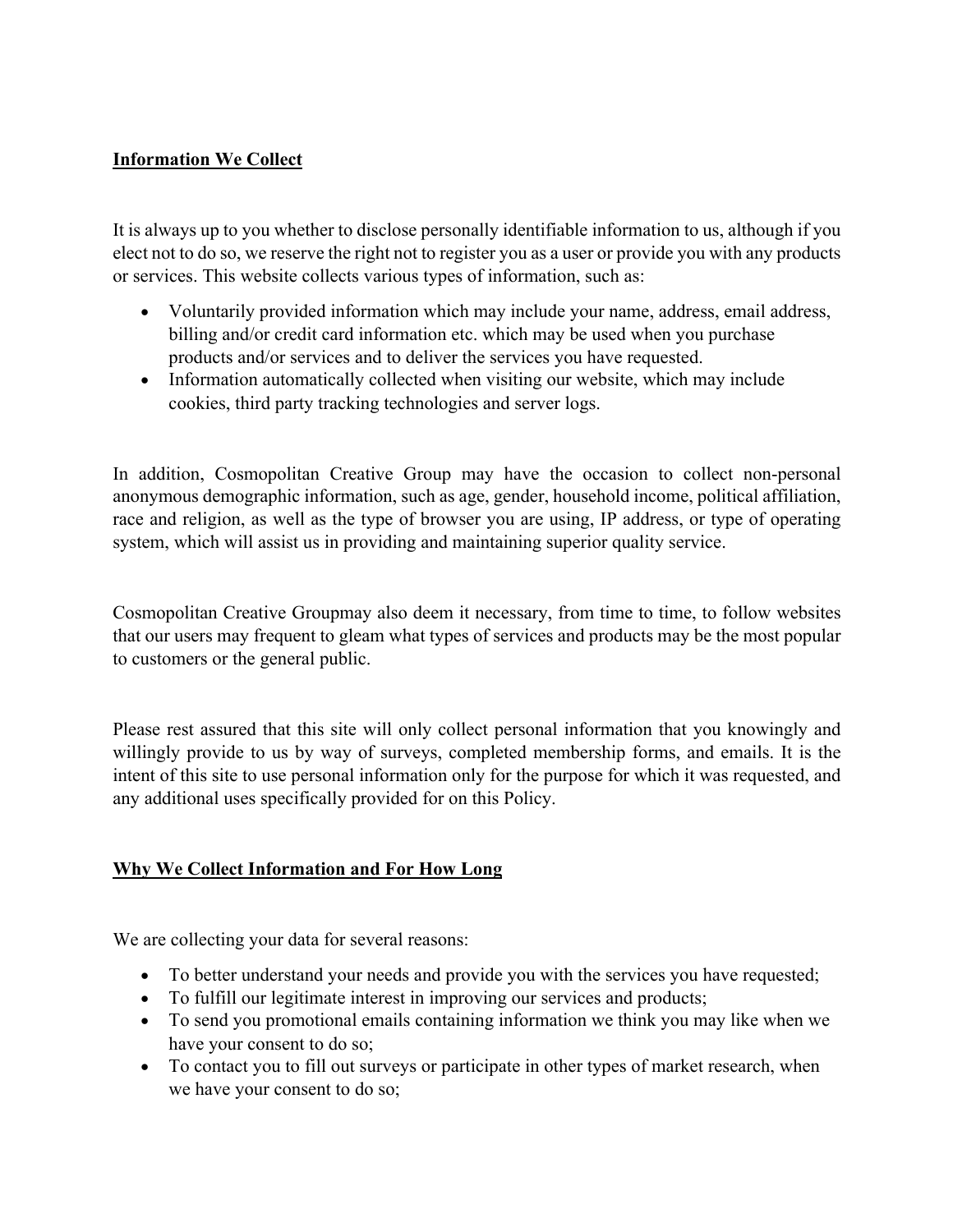• To customize our website according to your online behavior and personal preferences.

The data we collect from you will be stored for no longer than necessary. The length of time we retain said information will be determined based upon the following criteria: the length of time your personal information remains relevant; the length of time it is reasonable to keep records to demonstrate that we have fulfilled our duties and obligations; any limitation periods within which claims might be made; any retention periods prescribed by law or recommended by regulators, professional bodies or associations; the type of contract we have with you, the existence of your consent, and our legitimate interest in keeping such information as stated in this Policy.

# **Use of Information Collected**

Cosmopolitan Creative Group does not now, nor will it in the future, sell, rent or lease any of its customer lists and/or names to any third parties.

Cosmopolitan Creative Group may collect and may make use of personal information to assist in the operation of our website and to ensure delivery of the services you need and request. At times, we may find it necessary to use personally identifiable information as a means to keep you informed of other possible products and/or services that may be available to you from www.cosmopolitancreativegroup.com

Cosmopolitan Creative Group may also be in contact with you with regards to completing surveys and/or research questionnaires related to your opinion of current or potential future services that may be offered.

Cosmopolitan Creative Groupuses various third-party social media features including but not limited to Instagram, Facebook, Twitter, LinkedIn, Etsy, YouTube and other interactive programs. These may collect your IP address and require cookies to work properly. These services are governed by the privacy policies of the providers and are not within Cosmopolitan Creative Group's control.

# **Disclosure of Information**

Cosmopolitan Creative Group may not use or disclose the information provided by you except under the following circumstances: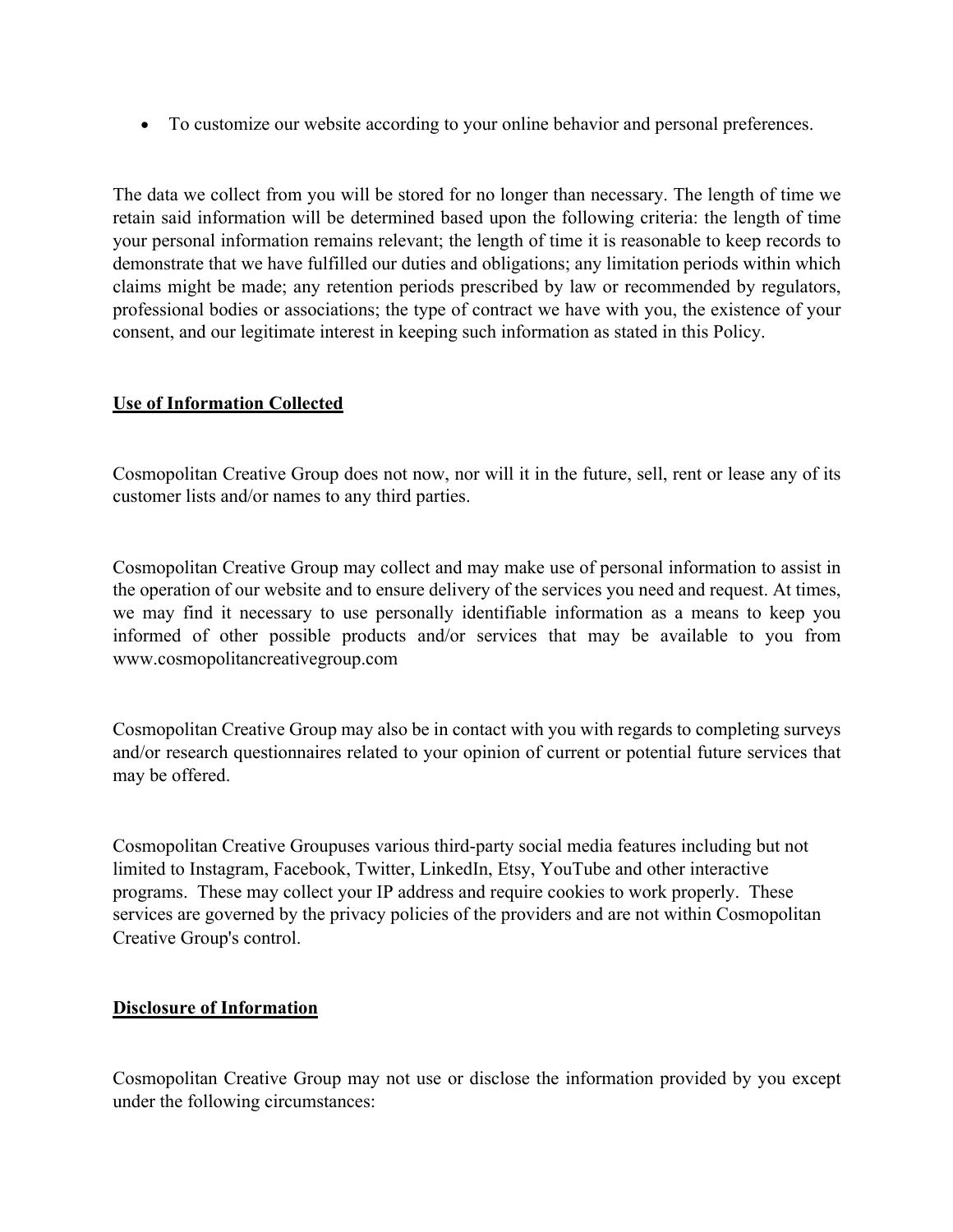- as necessary to provide services or products you have ordered;
- in other ways described in this Policy or to which you have otherwise consented;
- in the aggregate with other information in such a way so that your identity cannot reasonably be determined;
- as required by law, or in response to a subpoena or search warrant;
- to outside auditors who have agreed to keep the information confidential;
- as necessary to enforce the Terms of Service;
- as necessary to maintain, safeguard and preserve all the rights and property of Cosmopolitan Creative Group.

# **Non-Marketing Purposes**

Cosmopolitan Creative Group greatly respects your privacy. We do maintain and reserve the right to contact you if needed for non-marketing purposes (such as bug alerts, security breaches, account issues, and/or changes in Cosmopolitan Creative Group products and services). In certain circumstances, we may use our website, newspapers, or other public means to post a notice.

# **Children under the age of 13**

Cosmopolitan Creative Group's website is not directed to, and does not knowingly collect personal identifiable information from, children under the age of thirteen (13). If it is determined that such information has been inadvertently collected on anyone under the age of thirteen (13), we shall immediately take the necessary steps to ensure that such information is deleted from our system's database, or in the alternative, that verifiable parental consent is obtained for the use and storage of such information. Anyone under the age of thirteen (13) must seek and obtain parent or guardian permission to use this website.

# **Unsubscribe or Opt-Out**

All users and visitors to our website have the option to discontinue receiving communications from us by way of email or newsletters. To discontinue or unsubscribe from our website please send an email that you wish to unsubscribe to contact@cosmopolitancreativegroup.com. If you wish to unsubscribe or opt-out from any third-party websites, you must go to that specific website to unsubscribe or opt-out. Cosmopolitan Creative Group will continue to adhere to this Policy with respect to any personal information previously collected.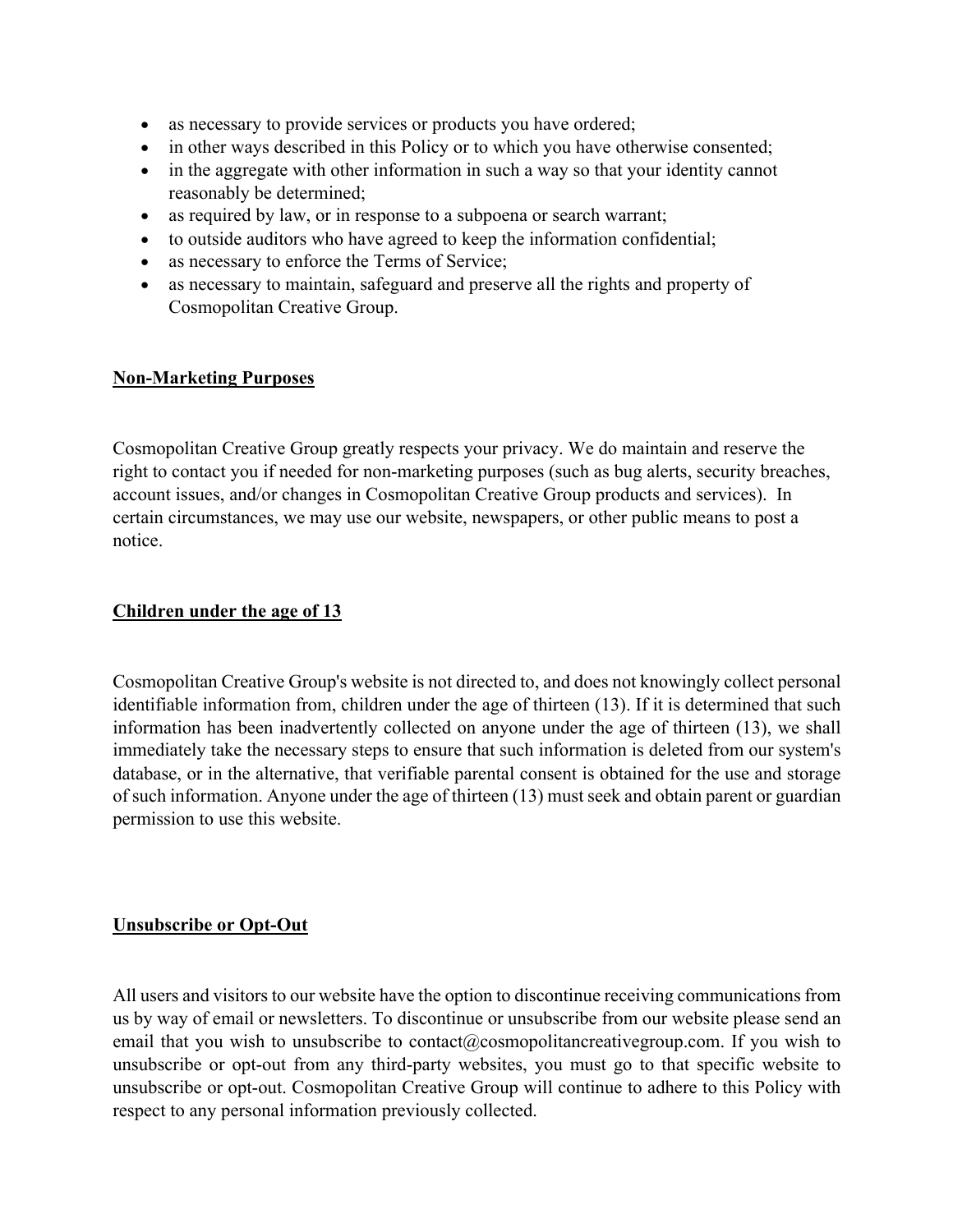#### **Links to Other Websites**

Our website does contain links to affiliate and other websites. Cosmopolitan Creative Group does not claim nor accept responsibility for any privacy policies, practices and/or procedures of other such websites. Therefore, we encourage all users and visitors to be aware when they leave our website and to read the privacy statements of every website that collects personally identifiable information. This Privacy Policy Agreement applies only and solely to the information collected by our website.

# **Notice to European Union Users**

Cosmopolitan Creative Group's operations are located primarily in the United States. If you provide information to us, the information will be transferred out of the European Union (EU) and sent to the United States. (The adequacy decision on the EU-US Privacy became operational on August 1, 2016. This framework protects the fundamental rights of anyone in the EU whose personal data is transferred to the United States for commercial purposes. It allows the free transfer of data to companies that are certified in the US under the Privacy Shield.) By providing personal information to us, you are consenting to its storage and use as described in this Policy.

# **Your Rights as a Data Subject**

Under the regulations of the General Data Protection Regulation ("GDPR") of the EU you have certain rights as a Data Subject. These rights are as follows:

- **The right to be informed:** this means we must inform you of how we intend to use your personal data and we do this through the terms of this Policy.
- **The right of access:** this means you have the right to request access to the data we hold about you and we must respond to those requests within one month. You can do this by sending an email to contact@cosmopolitancreativegroup.com.
- **The right to rectification:** this means that if you believe some of the date, we hold is incorrect, you have the right to have it corrected. You can do this by logging into your account with us, or by sending us an email with your request.
- **The right to erasure:** this means you can request that the information we hold be deleted, and we will comply unless we have a compelling reason not to, in which case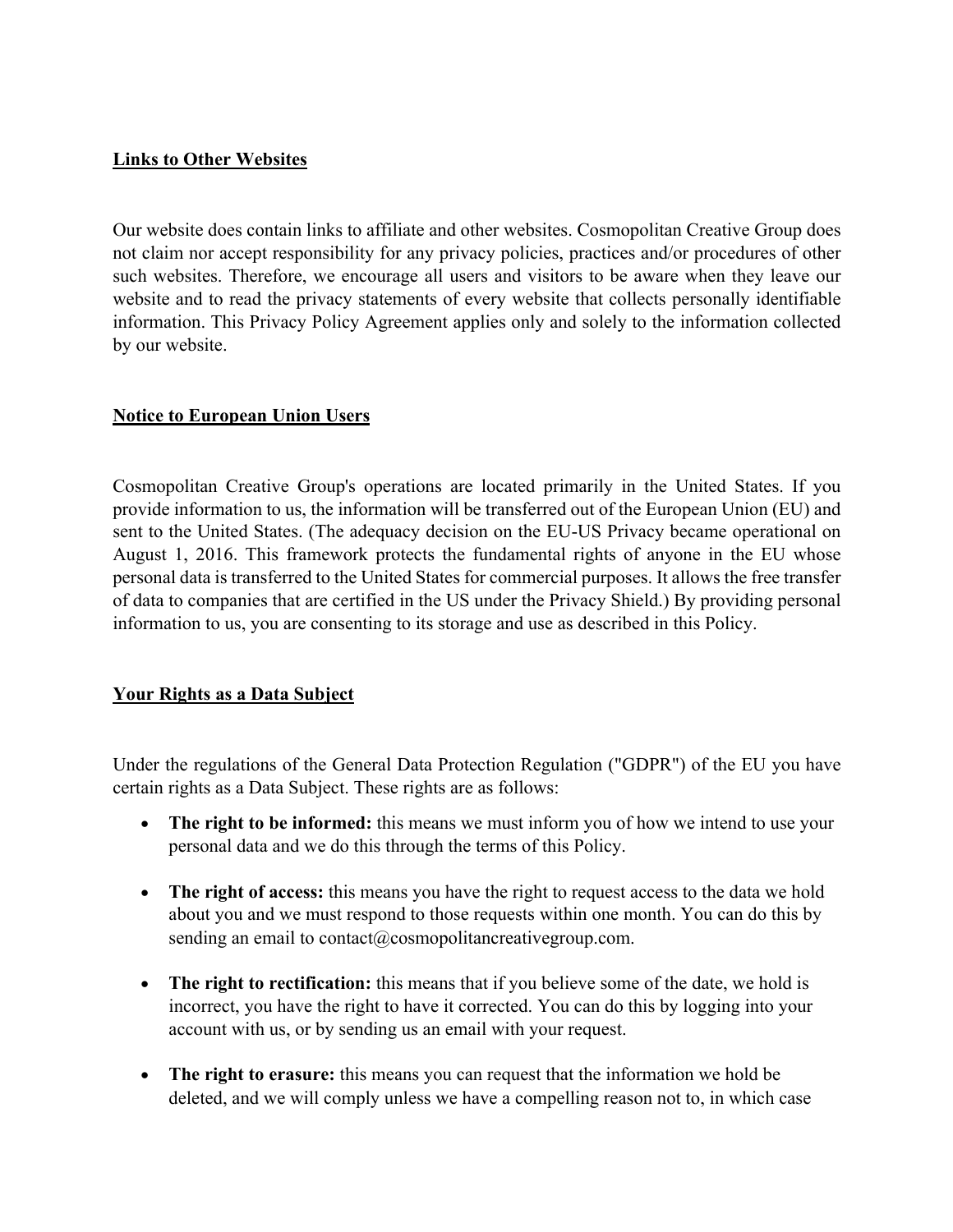you will be informed of same. You can do this by sending an email to contact@cosmopolitancreativegroup.com.

- **The right to restrict processing:** this means you can change your communication preferences or opt-out of certain communications. You can do this by sending an email to contact@cosmopolitancreativegroup.com.
- **The right of data portability:** this means you can obtain and use the data we hold for your own purposes without explanation. If you wish to request a copy of your information, contact us at contact@cosmopolitancreativegroup.com.
- **The right to object:** this means you can file a formal objection with us regarding our use of your information with regard to third parties, or its processing where our legal basis is our legitimate interest in it. To do this, please send an email to contact@cosmopolitancreativegroup.com.

In addition to the rights above, please rest assured that we will always aim to encrypt and anonymize your personal information whenever possible. We also have protocols in place in the unlikely event that we suffer a data breach and we will contact you if your personal information is ever at risk. For more details regarding our security protections see the section below or visit our website at www.cosmopolitancreativegroup.com.

# **Security**

Cosmopolitan Creative Group takes precautions to protect your information. When you submit sensitive information via the website, your information is protected both online and offline. Wherever we collect sensitive information (e.g. credit card information), that information is encrypted and transmitted to us in a secure way. You can verify this by looking for a lock icon in the address bar and looking for "https" at the beginning of the address of the webpage.

While we use encryption to protect sensitive information transmitted online, we also protect your information offline. Only employees who need the information to perform a specific job (for example, billing or customer service) are granted access to personally identifiable information. The computers and servers in which we store personally identifiable information are kept in a secure environment. This is all done to prevent any loss, misuse, unauthorized access, disclosure or modification of the user's personal information under our control.

The company also uses Secure Socket Layer (SSL) for authentication and private communications to build users' trust and confidence in the internet and website use by providing